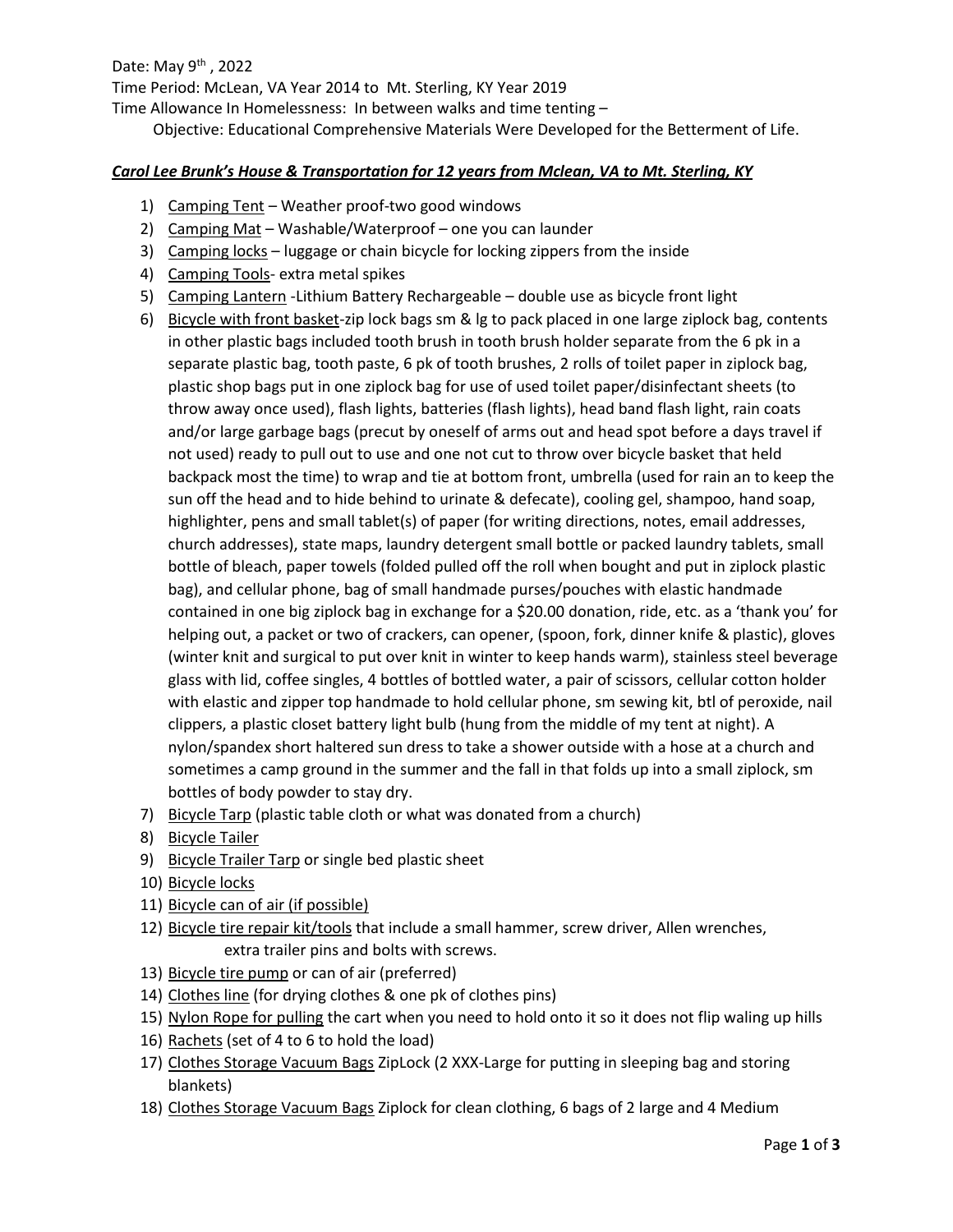## Date: May  $9^{th}$ , 2022

Time Period: McLean, VA Year 2014 to Mt. Sterling, KY Year 2019

Time Allowance In Homelessness: In between walks and time tenting –

Objective: Educational Comprehensive Materials Were Developed for the Betterment of Life.

- 19) Towels Body 8, Hand towels 10 to 12
- 20) Laundry Bag nylon w pull string clip tie inside trailer for dirty clothes wrapped plastic shop bags
- 21) Toilet Paper 12 pk, flatten and put in plastic bag for air tight storge stuffed into trailer.
- 22) Plastic Bakers Wrap Or Nylon mixed Plastic Rain coats to put over top of sleeping bag self to keep dew out.
- 23) Disinfectant Wipes or make Bleach wipes (2 cap fulls to one disinfectant of water one bottle  $\mathcal{V}_2$ to paper towels in empty disinfectant plastic container) wipe crotch before urinating and dedicating and after use of toilet paper, and wipe crotch clothed along with ankles to keep bugs and Nats away.
- 24) Flash lights for self and 2 to 4 flash lights to make tail lights for bicycle trailer.
- 25) Glasses (drinking) Clear plastic with lids that have twist off and have a snap to an opening on the top of the lid. To make tail light put small inexpensive flash light on the inside and place lid back on and pull the snap lid to opening through to attach to trailer. (Hard to find for a few years)
- 26) Heavy duty nylon thread and needles for tarp repair and canvas pieces or tent pieces from previous tents.
- 27) Bungie cords (10).
- 28) Gym bag for the 2 days clothes that is mounted on the top of the trailer with bungie cords for easy access includes extra socks for rain.
- 29) Crossing guard jacket to use on self or place on the back of the trailer.
- 30) Jug 2-liter plastic beverage container with removable top, used for holding a bag of ice and in the morning used for hauling water to wash up with poured fresh water over head. Fresh water or ice only. Filled daily before leaving a location with either ice, if not available, filled with fresh water.
- 31) Reusable handle fabric plastic grocery bags to tie on the cart used for food, canned chicken, Vienna hot dogs in cans, mustard, hot dog buns, sm pks cookies, popcorn, sm pks of crackers, fruit cups, cheese sm pk (depending on weather), dried cranberries.
- 32) Backpack without then with laptop with cotton/nylon blend rope that ties from the zippers and shoulder straps around the wait.
- 33) Luggage locks for tent, backpack and trailer locking up.
- 34) Saved old bicycle trailer tops (sewed pocket for blanket on the top used a gym bag zipper and placed it in the top to lock the blankets in with the bike lock that wrapped around the handle.
- 35) Bright orange long durable zipper -a gift from a military blessing from a friend- I sewed in at the side to keep animals and reptiles out of the bicycle trailer.
- 36) Trailer lifts for parking -2 Wooden pieces of wood made to park the trailer and bicycle made by a blessed friend in Ohio and a great blessing to help keep the rain out.
- 37) Replacement parts of tire tubes for both the bicycle and bicycle trailer.
- 38) Clothes- sport bras, under panties, capris, leggings, yoga pants tailored for bicycle riding and the winter then was used for daily use, winter tights in the winter, long black shirts to the mid- calf or ankle for dressing for church the A line and the long black skort pulled the skirt sides up of the skort and tucked them in the waist belt when riding my bike and had slim line leggings on underneath, sweaters (pull overs and zippered), turtle necks, string strapped cotton camisoles, t-shirts, t-shirts made into jackets, bolero sweater short knit jacket, white cotton ankle socks